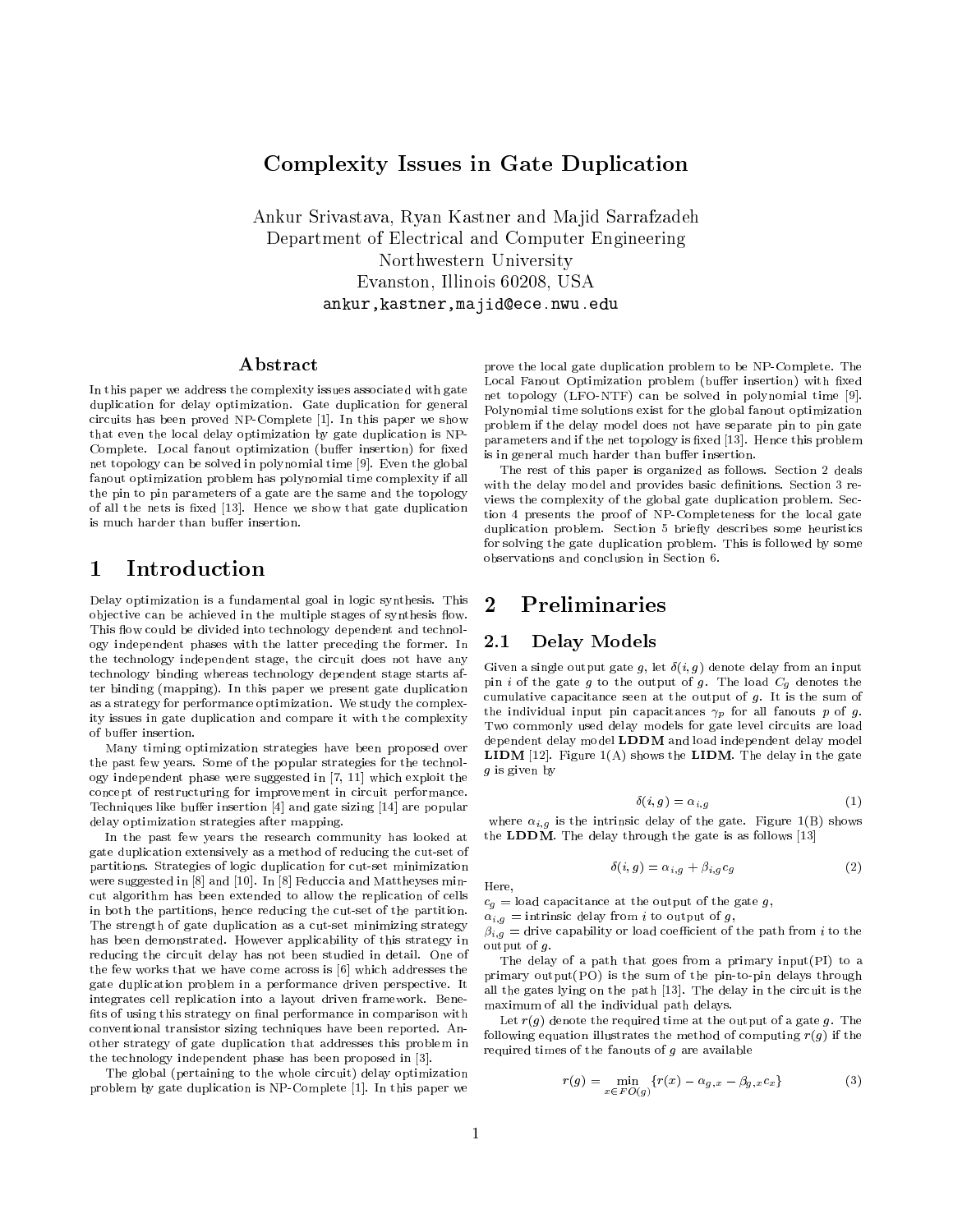

 $(A)$  LIDM

Figure 1: Commonly used delay models

LIDM LDDM



Figure 2: Delay Optimization by Gate Duplication

Here

 $\alpha_{g,x}$  = intrinsic delay of gate x w.r.t. the pin connected to g,  $\widetilde{\beta g}_{y,x} =$  load coefficient of gate x w.r.t the pin connected to g Required time at the input pin of a gate is define as follows

$$
r(i, a) = r(a) - \delta(i, a) \tag{4}
$$

 $r(i, g) = r(g) - o(i, g)$  (4)<br>rlect the wire canacitance. We also assume  $\overline{4}$ In this paper we neglect the wire capacitance. We also assume all gates in the circuit to be single output.

#### 2.2 The Gate Duplication Problem

Gate duplication can be used for delay optimization. The idea is illustrated with the following example. We use the LDDM in this example.

Consider the circuit shown in Figure  $2(A)$  in which the parameters  $\alpha, \beta$  and  $\gamma$  along with the required times at the gate outputs have been indicated. The subscript  $i$  has been omitted as all the gates have just one input pin. We will show that the delay through this circuit can be improved by duplicating some gates. In the unduplicated case (Figure 2(A)) the capacitive loading  $C_D =$  duplication  $5+5+5$  and  $C_E = 0.1$ . Hence the required time at the input of  $E$  can be calculated to be  $-15.1$ . When  $D$  is duplicated (Figure  $2(B)$ ), the capacitive loading  $C_D = 5+5$  and  $C_E = 0.2$ . Hence the new required time at the input of  $E$  becomes  $-14.2$ . Gate duplication was hence instrumental in improvement of circuit delay. Duplication caused a reduction in the capacitive loading at  $D$ . Although there was an increase in the  $C_E$ , the massive decrease in  $C_D$  caused the circuit delay to reduce.

It must be noted that in the LIDM we cannot formulate the gate duplication problem. This is because the delay model does not have any load dependent parameter. Hence any kind of duplication will not cause the circuit delay to decrease. Henceforth we will be concentrating only on the LDDM. In this paper we deal with combinational circuits with single output gates only.

#### 3 <sup>3</sup> Global Optimization by Gate Duplication

The global gate duplication problem is concerned with the entire network.

- 1. Given a network  $\eta$  consisting of gates and nets
- 2. Given parameters  $\alpha_{i,g}$   $\beta_{i,g}$  and  $\gamma_i$  for each gate g where i is the ith input pin of g
- 3. Find a duplication strategy that minimizes the circuit delay

This has been shown to be NP-Complete in the LDDM [1]. This has been shown to be NP-Complete in the NP-Complete in the LDDM  $\parallel$  -  $\parallel$ The proof uses Mono3SAT [5] for transformation. This problem remains NP-Complete even when the delay model is simplied to the following

$$
\delta_g = \alpha_g + \beta_g c_g \tag{5}
$$

The  $\alpha$ ,  $\beta$  etc parameters are the same for different input pins of a gate  $q$ . [13] shows that the global fanout optimization problem (buffer insertion) with fixed net topology (GFO-NTF) can be solved in polynomial time with the above delay model (same pin to pin parameters). Hence global gate duplication is in general harder than global buffer insertion.

Any gate duplication algorithm will have to make at least two decisions on which the final result will depend.

- 1. Decide the gates to be duplicated
- 2. Decide the fanouts of the duplicated gates

In the next section we prove that given a duplicated node, the problem of partitioning a set of fanouts between the original and the duplicated node is also NP-Complete.

# Local Optimization by Gate Duplication

Let us first define the local gate duplication problem. Figure 3 illustrates this problem.

- 1. Given a node  $n$  and a set of fanouts that it drives (Figure  $3(A)$
- 2. Given the required times at the input pins of all the fanouts
- 3. Given all gate parameters  $\alpha_{i,g}$ ,  $\beta_i$ ,  $g, \gamma_i$
- 4. Only gate n can be duplicated
- 5. Maximize the required time at the input of gate  $n$  using gate duction in the contraction of the contraction of the contraction of the contraction of the contraction of the contraction of the contraction of the contraction of the contraction of the contraction of the contraction of th

In the worst case we will have to look at an exponential number of choices (exponential in the number of fanouts  $f_n$ ). Here a choice is defined as a partitioning of the fanouts between the gate  $n$  and it's duplicate  $n'$  (see Figure 3(B)).

In this section we prove that the problem of partitioning a set of fanouts between original and replica for meeting the required time constraint is NP-Complete. The local decision problem (L-GD) can be stated as follows.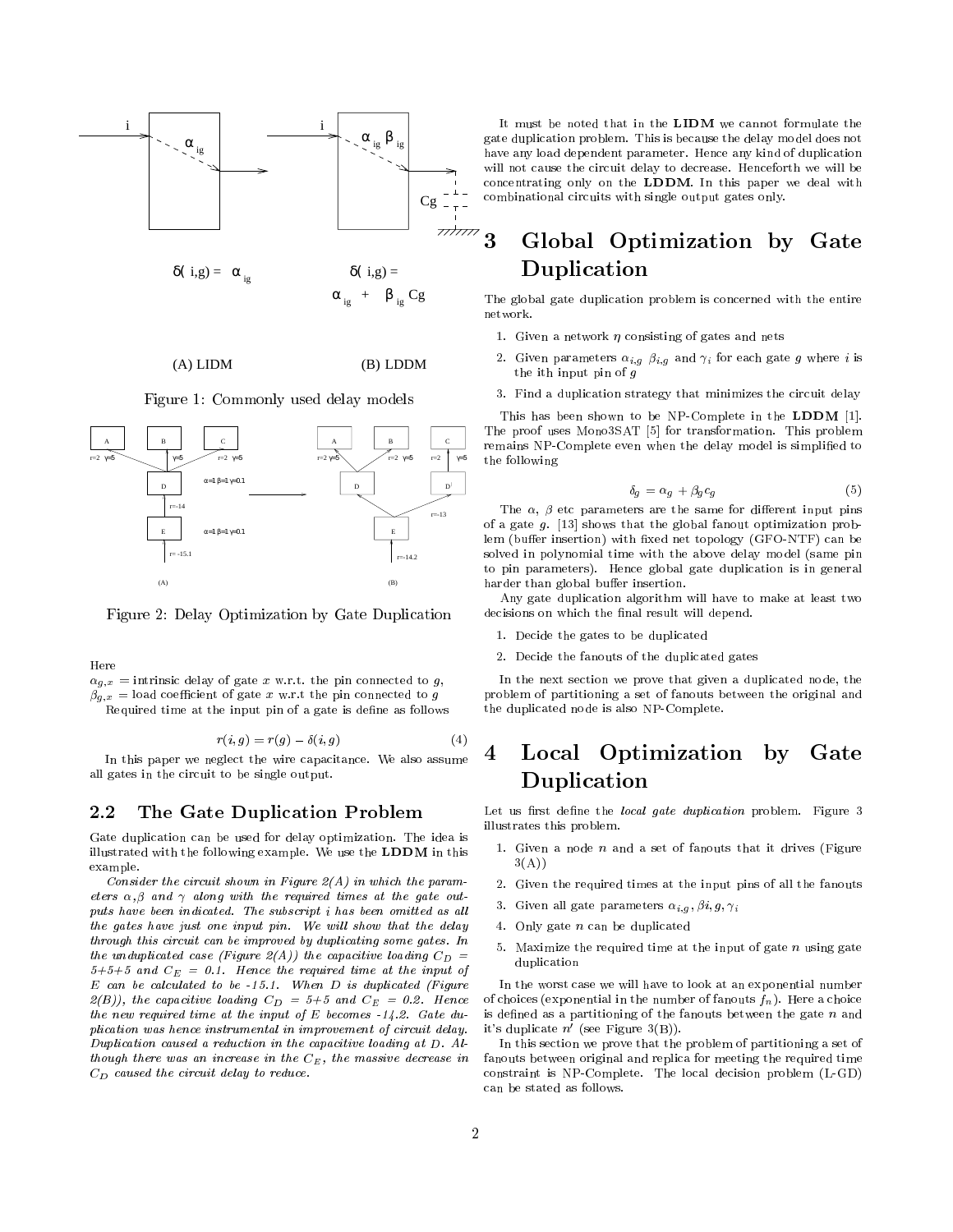

(A) Initial Local Topology (B) Local Topology after duplication

Figure 3: Local gate duplication problem, (A)  $r_n$  =  $min(r_a, r_b, r_c)$  (B)  $r_n = min(r_b, r_c), r_{n'} = r_a$ 

INSTANCE: Given gates n and  $n'$  where  $n'$  is a replica of n (with common fanins). Initially  $n'$  does not drive any fanouts. Given the FOs of  $n$  and the required time at their inputs. Given the  $\alpha_{i,n}$   $\beta_{i,n}$  and  $\gamma_i$  for each input pin i of n (or n'),  $\gamma$  for each fanout and a number D.

QUESTION: Does there exist a partitioning of the fanouts FO between  $n$  and  $n'$  such that the required time at the input pins of  $n$  (and  $n'$ ) is at least D.

Proof: Let us first observe that the problem is in NP. Given a partitioning of fanouts, the required times at the input pins of  $n$ and  $n'$  can be computed in polynomial time. Then we can check if the required constraint is met. Thus L-GD is in NP.

To prove the NP-Completeness, we transform PARTITION [5] to an instance of L-GD.

PARTITION is defined as follows:

**Property** and the contract of the contract of the contract of the contract of the contract of the contract of the contract of the contract of the contract of the contract of the contract of the contract of the contract of INSTANCE: Finite set A, a size  $s(a_i) \in Z+$  for each  $a_i \in A$  and  $\sum_{a_i \in A} s(a_i) = W$ 

QUESTION: Is there a subset 
$$
A' \subseteq A
$$
 such that  $\sum_{a_i \in A'} s(a_i)$   
  $\sum_{a_i \in A} s(a_i) = W/(2)$ 

 $=\sum_{a_i\in A-A'} s(a_i) = W/2?$ 

We show that the PARTITION decision is TRUE iff there exists a partitioning of fanouts such that the required time constraint is met.

We transform PARTITION to an instance of L-GD. Figure 4 illustrates the transformation. Let  $n$  and  $n'$  be the 2 gates. Let the number of fanouts to be partitioned be the number of elements in A. All the gates in the circuit instance have exactly one input pin. Henceforth subscript  $i$  will be dropped from all the circuit parameters  $\alpha_{i,n}$   $\beta_{i,n}$  and  $\gamma_i$ . The required time at the input pins of all the fanout gates is 0. Parameter  $\gamma$  (input pin capacitance) of the ith fanout is  $s(a_i)$ . Gates n and n' have  $\alpha = 0, \beta = \beta, \gamma = 0$ . The required time constraint to be met is  $-W\beta/2$ . This completes the transformation. It can be seen that this is a polynomial time transformation.

Only If Part: Given a partition A' of A such that

$$
\sum_{a_i \in A'} s(a_i) = W/2
$$
 (6) 
$$
\sum_{i \text{the}}^{S}
$$

We pick each gate  $a_i \in A'$  and connect it to n'. All the other gates are connected to n. Capacitive loading of n' is  $\sum_{a_i \in A'} s(a_i)$  of n or  $= W/2$ . So the required time at the input of n' becomes

$$
r_{n'} = -\beta W/2 \tag{7}
$$
 first



required time constraint =  $(-W/2)$  β



Figure 4: Transformed Circuit Instance

Capacitive loading of  $n = \mathrm{W}$  -  $\sum_{a_i \in A'} = \mathrm{W}/2.$  So the required time at the input of  $n$  becomes

$$
r_n = -\beta W/2 \tag{8}
$$

Hence the required time constraint is met.

If Part: Let us assume there exists a partitioning of fanouts such that the required time constraint is met. We prove that this such that the required time constraints is met. We prove that this met implies the existance of a partition  $A'$  of  $A$  that satisfies equation 6. First we show that if the required time constraint is met, the capacitive loading at n and  $n'$  must be = W/2.

Since the required time constraint is met, the minimum of required times at the input pins of n or n' must be at least  $-W\beta/2$ . Without loss of generality let us assume that required time at input of n is less than  $n'$ . The capacitive loading seen by n must be  $\langle W/2 \rangle$  (else the constraint will not be met). Since the required time at input of  $n'$  is greater than or equal to n, the capacitive loading of  $n'$  must be less than or equal to that of n. Hence

$$
Capacitive\,loading_n < W/2\tag{9}
$$

Capacitive loading<sub>n'</sub>  $\leq$  Capacitive loading<sub>n</sub>  $\leq$  W/2 (10)

Since Capacitive loading<sub>n</sub> + Capacitive loading<sub>n'</sub> = W, Capacitive loading<sub>n</sub> = Capacitive loading<sub>n'</sub> = W/2. Hence if the required time constraint is met, the capacitive loading of both n and  $n'$  must be W/2. Since the fanout pin capacitances directly corresponds to  $s(a_i)$ , we can create a partition from the fanouts of n or  $n'$  which satisfies equation 6. This completes the proof of  $NP$ -Completeness.  $\square$ 

The local gate duplication problem defined above will have to first decide if the gate  $n$  should be duplicated. If the decision